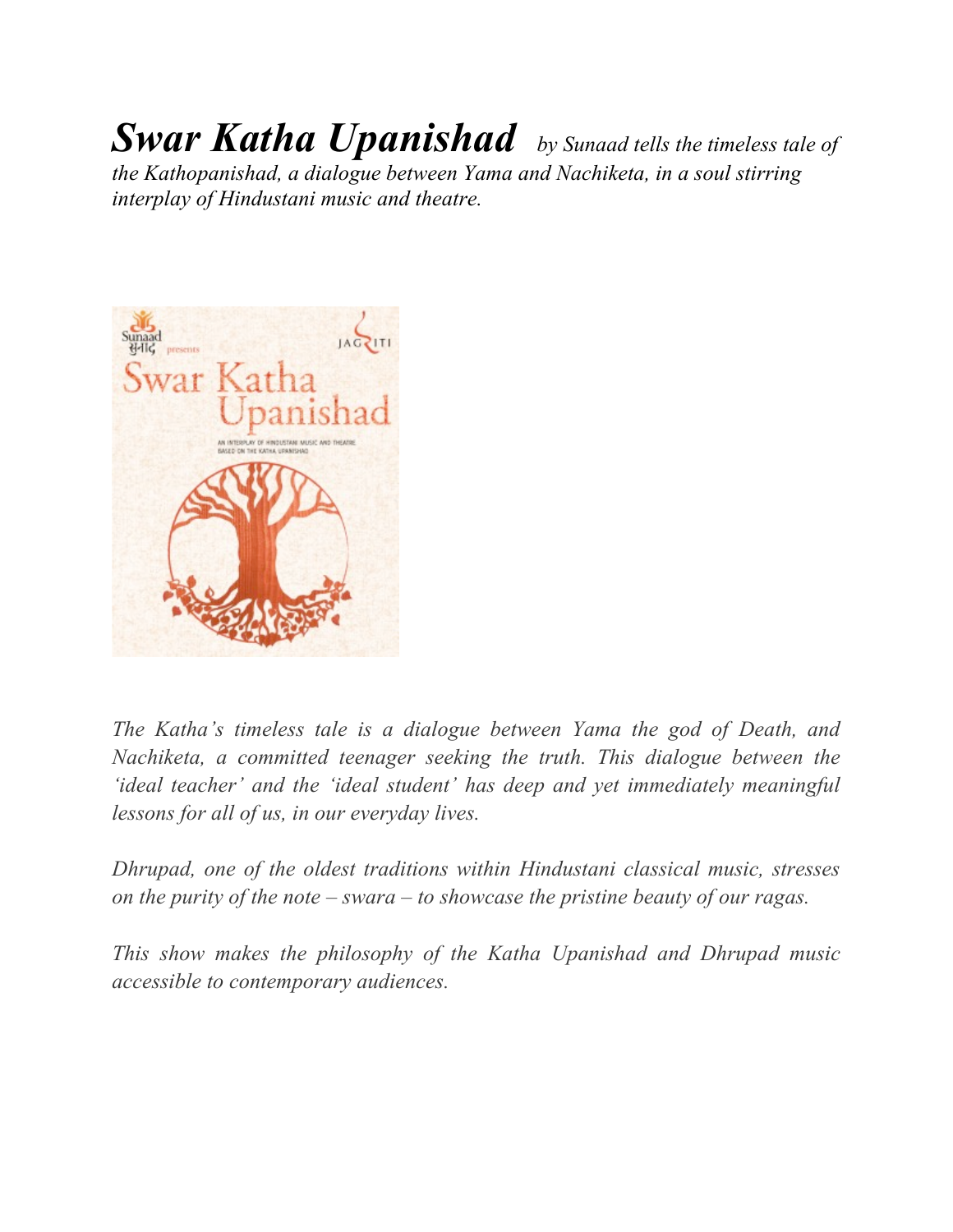## *About Sunaad*

*Sunaad is an eclectic group of singers from Bangalore city composed of the school-going and retired, professional performers and hobbyists, home makers and working professionals, all of whom share a common passion – a love for Hindustani classical music.*



*Indian classical music in India tends to stay confined to the rigorously purist domains of the formally trained. As a result, the divide between the brilliance of the performers and the lay listener is wide. Sunaad tries to bridge this divide. By weaving in elements of theatre and story-telling into our performances, we have tried to demystify the complexity of classical music and make it more accessible to our listeners. We also seek to communicate to our audiences, the spiritualism and stillness inherent in our classical music traditions.*

*Sunaad has been guided by classical vocalists, Tara Kini and Aditi Upadhya between 2002 and 2005. Since then, Tara has led the group.*